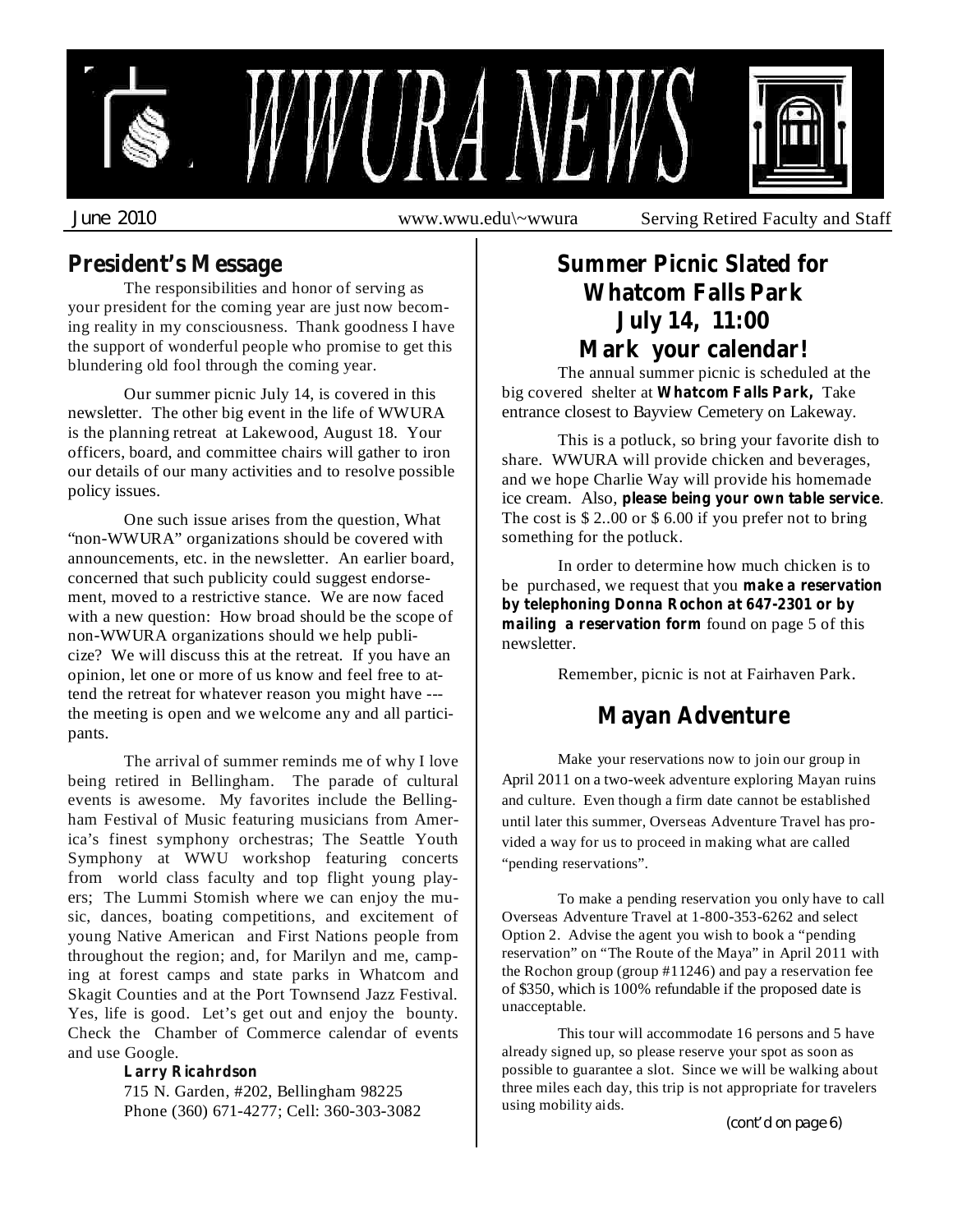# *Health Notes by Evelyn Ames Healthy Travel*

According to the U.S. Travel Association, "mature travelers (those born before1946) represent 21 percent of all leisure travelers and those who travel in this group take an average of 4.1 leisure trips each year" (http://www.ustravel.org/news/press-kit/travel-facts-and-statistics). For sure, the travel "bug" resides in many WWURA members. Whether the trip is a short one day excursion or an extended number of days, there are several things one can do to prevent sickness and injury and to stay healthy during a trip.

Air Travel and shoes! Are you a person who wears sandals or flip flops so you can easily get in and out of them at airport security? Question: what happens if someone steps on your toes or drops a suitcase on your feet? Can you move quickly and safely in flip flops? What kind of dirt/debris might your bare feet be exposed to around an airport or on a plane? Rethink how much safer it would be if you wore shoes that protected your feet! This means closed toed shoes!

Air Travel and exercise. "Exercising on a plane can help you feel better, more importantly it can prevent a major health threat caused by immobility, deep vein thrombosis" ( *Suchecki). Check his web site for exer*cises. http://www.ehow.com/how\_4516930\_exercise-airplane.html Consider carrying a flexi-band to do resistance exercises. Be sure to move legs, stretch, and move up and down the aisle (when there is little or no turbulence) nearly every hour. This is an important activity because it can lessen the potential for deep vein thrombosis (blood clots in veins) from occurring. Wearing compression stockings may be helpful for some individuals.

Air Travel and baggage. Alleviate unnecessary backaches! How heavy do you want to make your suitcase, backpack and/or purse? A good rule of thumb is to see if you can lift your own luggage above your head to put into an overhead bin. Count on yourself rather than others. A backpack, if worn biomechanically appropriately, allows a person to have both hands free to manage other travel needs (e.g., passport/ID, tickets, maps, etc.). As for the purse! Carrying a purse slung over one shoulder causes unnecessary strain on both upper and lower back. The tendency is for one to either "hug" the purse to the neck or to drop the shoulder because the purse pulls the shoulder down. This accentuates whatever "S" or "C" curvature of the spine that already exists. Granted, this is a difficult habit to change because the behavior has occurred over many years. Helpful hint in lessening the weight of a purse is to empty purse contents and eliminate unnecessary items! Choose a purse that can be worn as a fanny pack or that can be worn diagonally across shoulders.

Air Travel and water. Carry an empty water bottle with you as you go through security. Fill the container before entering plane. If flight is long, consider carrying two bottles rather than one large bottle, which is more cumbersome to handle. Dehydration is a fact life when flying on planes. The more one stays hydrated the better it is.



The Centers for Disease Control and Prevention (**http://wwwnc.cdc.gov/travel/default.aspx**) recommends the following survival guide to safe and healthy travel:

BE PROACTIVE! Take steps to anticipate any issues that could arise during your trip.

Learn about your destination.

See a doctor before you travel.

Think about your health status. Are you too sick to travel? (Recent illnesses, injuries, or surgeries). Do you have any special health needs? (e.g., people with disabilities, people with weakened immune systems)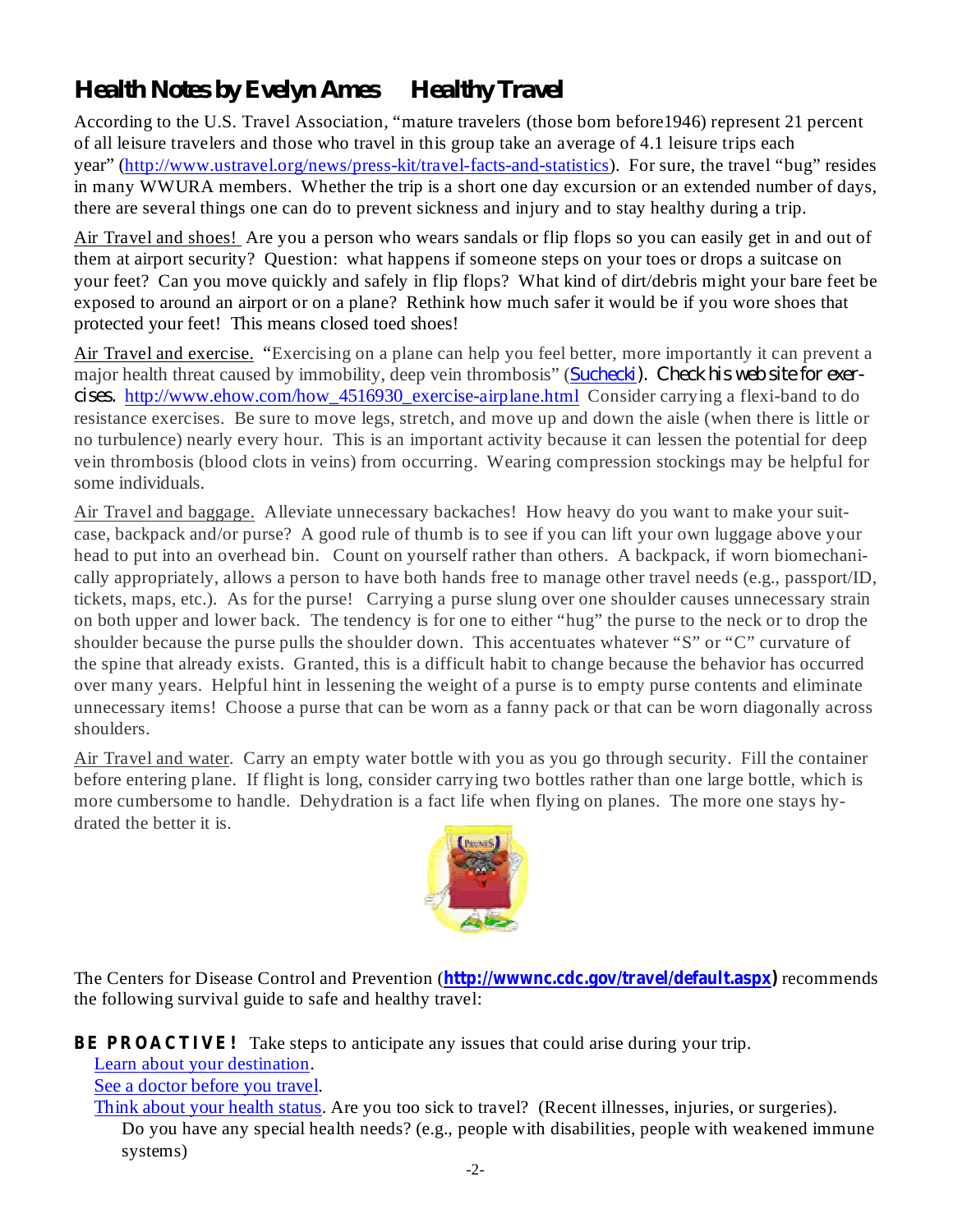**BE PREPARED!** No one wants to think about getting sick or hurt during a trip, but sometimes these things happen. You may not be able to prevent every illness or injury, but you can plan ahead to be able to deal with them.

- o Pack smart. For example, make up a first aid kit and include such items as tweezers, scissors, band aids, disinfectant wipes, antihistamines, antacid, aspirin/ibuprofen, cough drops, antiseptic ointment, eye-drop lotion, and lip balm.
- Plan ahead for illnesses or injuries during your trip. o
- $\circ$  Know what to do if you become sick or injured on your trip. Know and share important information about your trip.

**BE PROTECTED!** It's important to practice healthy behaviors during the trip and after returning home.

 $\overline{P}$  Pay attention to your health during your trip.

Use sunscreen and insect repellent as directed. Be careful about food and water. Try not to take risks with your health and safety. Limit alcohol intake, and do not drink alcohol and drive. Wear a seatbelt. Wear protective gear when doing adventure activities. Respect your host country and its people by following local laws and customs.

Pay attention to your health when you come home. o

The Foundation for Health in Aging (established by the American Geriatrics Society) has an interesting list of suggestions for safe travel. Check http://www.healthinaging.org/public\_education/travel\_tips.pdf. The following ideas were suggested:

- Find out if your immunizations need updating (cdc.gov/travel) in relation to where you are traveling o
- Discuss with your doctor your travel plans if you are taking various medications. Consider time zone o changes and the timing in taking doses. Request information if any new foods might interact with medications. Obtain generic names of medications and include the dosage amounts.
- Keep medications (both prescription and OTC) in original containers. o
- To protect self from potential hand to hand infection contamination, carry alcohol-based hand sanitizer. o

The U.S. State Department offers an extensive list of do's and don't. Here are a few helpful suggestions to think about before leaving home!

If you depend on your eye glasses, pack a spare. If you wear partials or dentures take contact cement in o case you break a tooth.

o If you are on medication, get an extra prescription from your physician. If you take shots like insulin, pack extra needles. Bring a letter from your doctor describing the reason for the pills and needles, especially if the pills are a narcotic. Some countries might consider your medication a drug. Plan ahead as how to keep insulin at appropriate temperature.

Leave irreplaceable jewelry at home. Besides attracting attention, why take a chance on losing it or hav-o ing it stolen.

Get medical insurance and make sure your belongings are covered with your home insurance. o

tetanus, typhoid or hepatitis. (http://travel.state.gov/travel/tips/tips\_1232.html#planning) Check with a doctor who treats travel-related disease to see if you need shots or pills against malaria, o

## **Happy Trails to Everyone**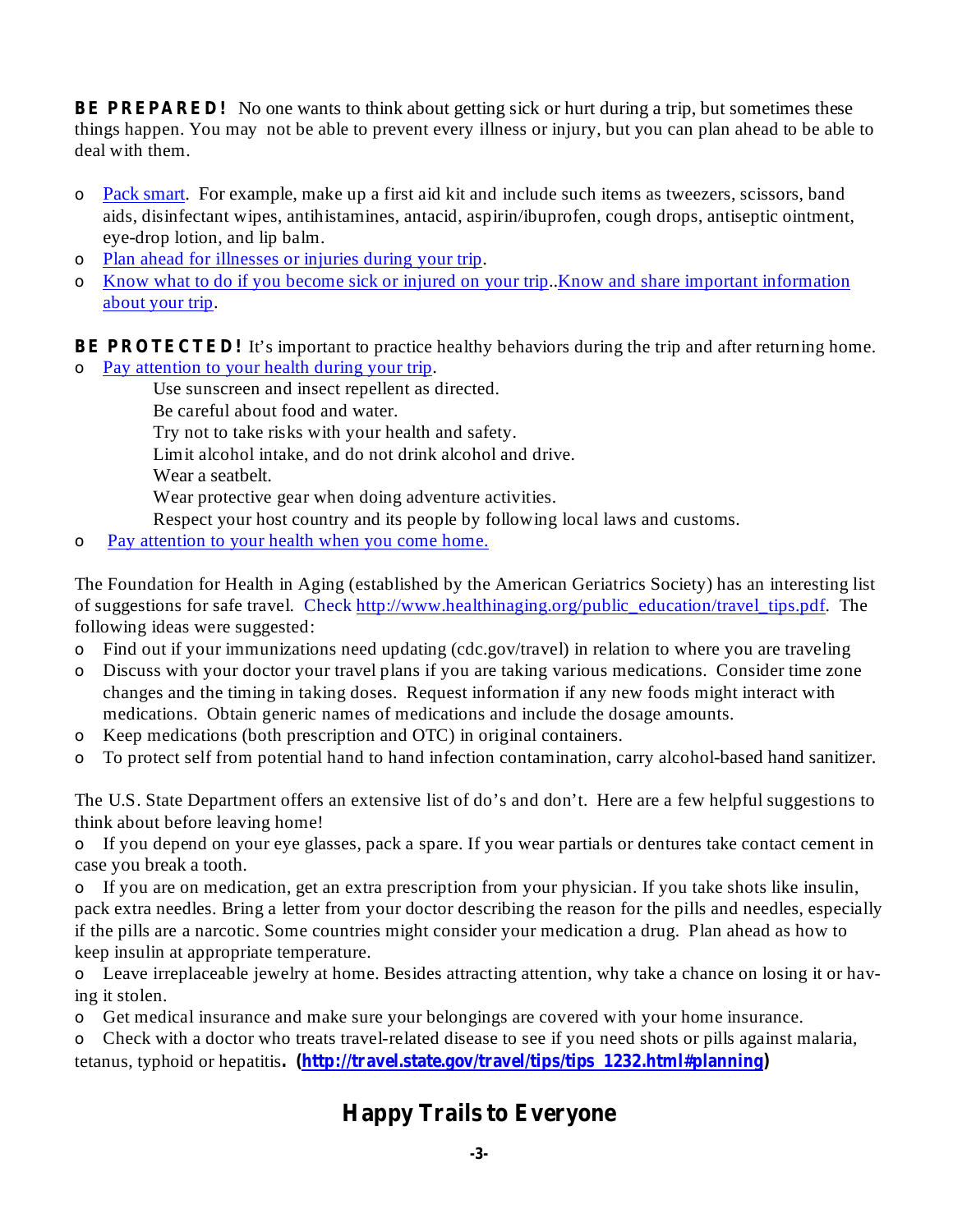#### **WWURA INTEREST GROUPS**

**BOOK GROUP** - Donna Rochon, 647-2301 WWURA'S interest groups are open to all. If you are interested in a group please call the contact person.

Meet at Evelyn Mason's, 914 17th St. 2:30 p.m.

Jun. 15, The Help by Kathryn Stockett

July 20, Lunch at the Piccadilly by Clyde Edgerton

Aug. 24, The Hotel on the Corner of Bitter and Sweet by Jamie Ford (Note 4th Tuesday)

Sept 21<sup>st</sup>: The Last Lion: Winston Spencer Churchill: Visions of Glory 1874-1932

by William Manchester

On August  $24<sup>th</sup>$  we will be taking the train to Seattle to tour the Panama Hotel and to have lunch at a Japanese restaurant. The train leaves at 8:35 a.m., arriving in Seattle at 11:05 a.m. We then depart Seattle at 6:50 p.m., arriving back in Bellingham at 8:58 p.m. Spouses, partners, and/or friends are welcome. Please contact Donna Rochon (647-2301, djrochon1@comcast.net) if you are interested in joining us for this trip. The group is limited to 25 people for the tour.

**OPERA GROUP** - Evelyn Ames, 734-3184

The Metropolitan Opera's Live in HD broadcasts are being repeated this summer on Wednesday nights at 6:30 p.m. at the Lincoln Theatre in Mount Vernon. Watch for the Sept. newsletter for more detailed information about the new season starting in the fall.

**BRIDGE GROUP** - Barb Evans, 650-9724

June 29, To be announced

**BIKING** - Thursday mornings at 10.

Call Howard Evans, 650-9724 if you would like to have your name added to the list.

**INFORMAL DINING** - Dinners will begin in the Fall. One couple is designated as host and provides the main entrée. The other couples bring additional items as arranged by the host. A schedule is established for each month for groups of six or eight participants.. Call Barb Evans at 650-9724 to become part of this group.



### **SUMMER FUN TRIP TO VICTORIA ON THE VICTORIA STAR** !!

Join your WWURA friends on **August 1** for a day or overnight trip to picturesque Victoria, British Columbia on the Victoria Star ( www.whales.com). The boat leaves Bellingham at 8:30 a.m. and docks at Victoria's Inner Harbour at 11:30 a.m. The return trip departs at 5:00 p.m. Fares are \$99.00 for adults. All fares include a Northwest salmon and chicken buffet dinner on the cruise.

For those staying overnight, hotels will be on the spendy side this high season, especially if you're seeking a room with a view. Here are some suggestions:

The Executive House (www.executivehouse.com) runs slightly under the \$200.00 CDN mark, while accommodations at the upscale Fairmont (www.fairmont.com) could fetch well over that. Same goes for the aptly named Hotel Grand Pacific ( www.hotelgrandpacific.com) and the eco-friendly and rather pricey Laurel Point Inn ( www.laurelpoint.com).

Looking for something more budget friendly? Dalton Hotel & Suites (www.daltonhotel.ca), is an affordable option, with rooms starting at \$89.00 (continental breakfast included). You could also opt for lodgings a couple of blocks from the water, such as the downtown Quality Inn (starting at under \$149.95) or the Comfort Inn (\$139.00 and up). More modest still is the smaller James Bay Inn ( www.jamesbayinn.bc.ca), featuring homey cottages. Days Inn has great rates, but the rooms disappear

quickly. Since offers change daily and packages abound, your best bet would be to check rates and room availability online. Don't tarry, as Victoria is an especially popular destination this time of year. For more information, visit www.tourismvictoria.com or www.victoriabcca.com.

The **deadline** for reserving your spot on the VICTORIA STAR is **July 1, 2010.** Please call Nanette at (360) 671-1686 or e-mail her at drnanettej@gmail,com

And, of course, don't forget your **CURRENT PASSPORT!**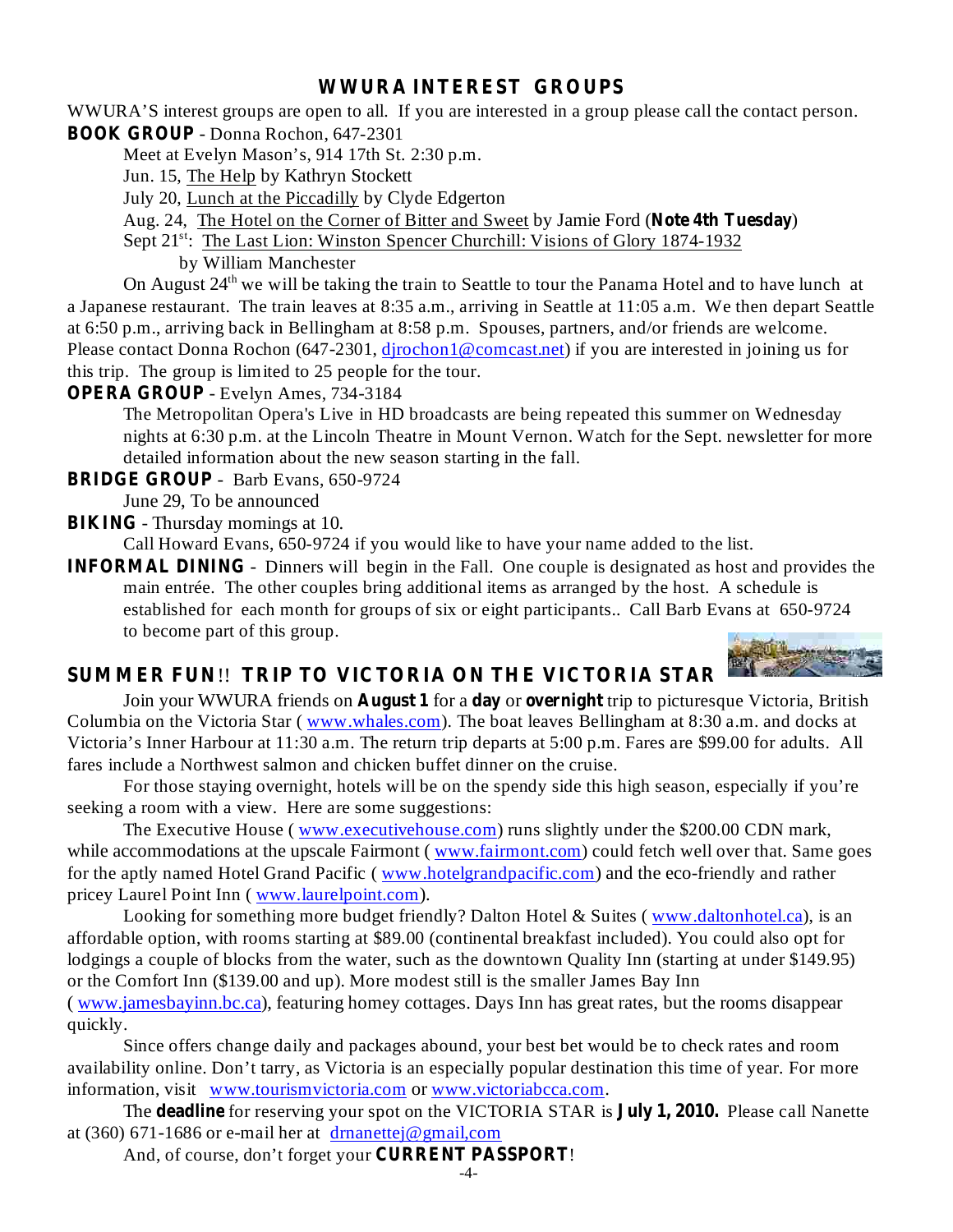### **Book and Film Corner – June 2010**

Lynne Masland

Many have a beloved childhood summer home in their memories. Those who don't will acquire one when they read *The Big House*, by George Howe Colt, the story of a century-old summer home near Pocasset on Cape Cod, Massachusetts. The run-down old house has overseen a hundred years of one family's marriages, children, divorces, birthdays and more. This book is a good start on summer reading – one that will stay with you for years to come.

## **2010-11 WWURA New Members and Renewal Form**

To join WWURA or renew your membership by mail, send your information to **Pauline Palmer**, WWURA Membership Chair, 2510 48<sup>th</sup> St., Bellingham, WA 98229. Checks should be made payable to **WWURA.** You may also pay in person at the July 14 picnic.

**Membership cards for renewals received prior to the July 14 picnic will be available at the picnic.** Otherwise, 2010-11 membership cards will be mailed to you at the address you indicate below.

| Benefactor                   | $$100.00$ plus | Pre-retirement Membership       | \$15.00 |
|------------------------------|----------------|---------------------------------|---------|
| Contributing Membership      | \$50.00        | <b>Surviving Spouse/Partner</b> | \$6.00  |
| <b>Sustaining Membership</b> | \$25.00        | Limited Income                  | \$6.00  |
| Regular Membership           | \$15.00        | New WWU Retiree                 | \$5.00  |

**Consider including a contribution to the WWURA scholarship fund** : \$\_\_\_\_\_\_\_\_\_\_\_\_

**Note: Regular memberships are for a household** - i.e. one member plus spouse/partner (if noted).

Please complete the following information:

|                                       | ********************* |  |  |  |
|---------------------------------------|-----------------------|--|--|--|
| <b>Reservation for July 14 Picnic</b> |                       |  |  |  |
|                                       |                       |  |  |  |
| Phone                                 |                       |  |  |  |